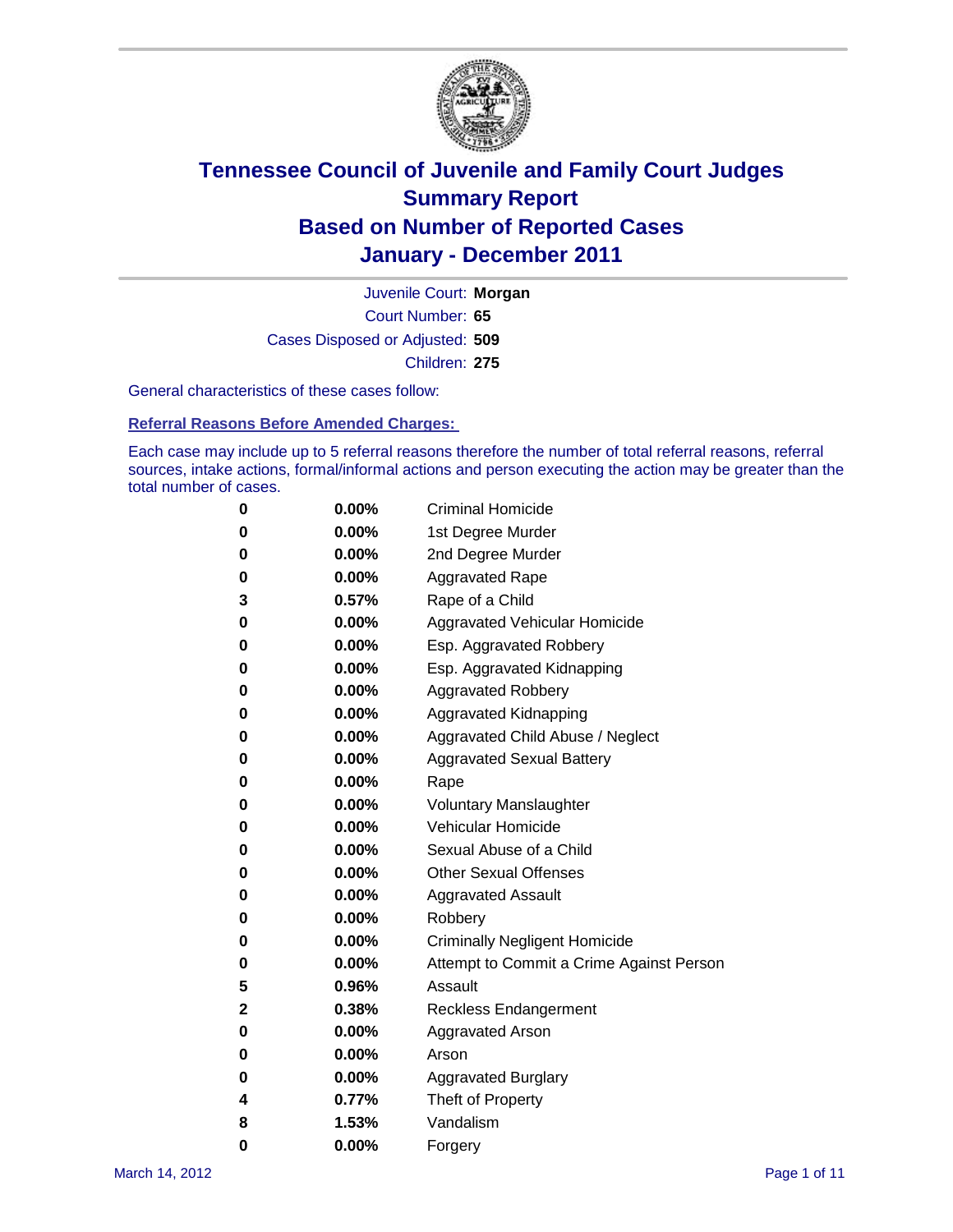

Court Number: **65** Juvenile Court: **Morgan** Cases Disposed or Adjusted: **509** Children: **275**

#### **Referral Reasons Before Amended Charges:**

Each case may include up to 5 referral reasons therefore the number of total referral reasons, referral sources, intake actions, formal/informal actions and person executing the action may be greater than the total number of cases.

| 0  | 0.00% | <b>Worthless Checks</b>                                     |
|----|-------|-------------------------------------------------------------|
| 0  | 0.00% | Illegal Possession / Fraudulent Use of Credit / Debit Cards |
| 1  | 0.19% | <b>Burglary</b>                                             |
| 0  | 0.00% | Unauthorized Use of a Vehicle                               |
| 0  | 0.00% | <b>Cruelty to Animals</b>                                   |
| 1  | 0.19% | Sale of Controlled Substances                               |
| 2  | 0.38% | <b>Other Drug Offenses</b>                                  |
| 6  | 1.15% | Possession of Controlled Substances                         |
| 0  | 0.00% | <b>Criminal Attempt</b>                                     |
| 1  | 0.19% | Carrying Weapons on School Property                         |
| 0  | 0.00% | Unlawful Carrying / Possession of a Weapon                  |
| 1  | 0.19% | <b>Evading Arrest</b>                                       |
| 0  | 0.00% | Escape                                                      |
| 1  | 0.19% | Driving Under Influence (DUI)                               |
| 3  | 0.57% | Possession / Consumption of Alcohol                         |
| 0  | 0.00% | Resisting Stop, Frisk, Halt, Arrest or Search               |
| 0  | 0.00% | <b>Aggravated Criminal Trespass</b>                         |
| 0  | 0.00% | Harassment                                                  |
| 0  | 0.00% | Failure to Appear                                           |
| 0  | 0.00% | Filing a False Police Report                                |
| 0  | 0.00% | Criminal Impersonation                                      |
| 5  | 0.96% | <b>Disorderly Conduct</b>                                   |
| 6  | 1.15% | <b>Criminal Trespass</b>                                    |
| 3  | 0.57% | <b>Public Intoxication</b>                                  |
| 0  | 0.00% | Gambling                                                    |
| 41 | 7.85% | <b>Traffic</b>                                              |
| 0  | 0.00% | <b>Local Ordinances</b>                                     |
| 0  | 0.00% | Violation of Wildlife Regulations                           |
| 0  | 0.00% | Contempt of Court                                           |
| 7  | 1.34% | Violation of Probation                                      |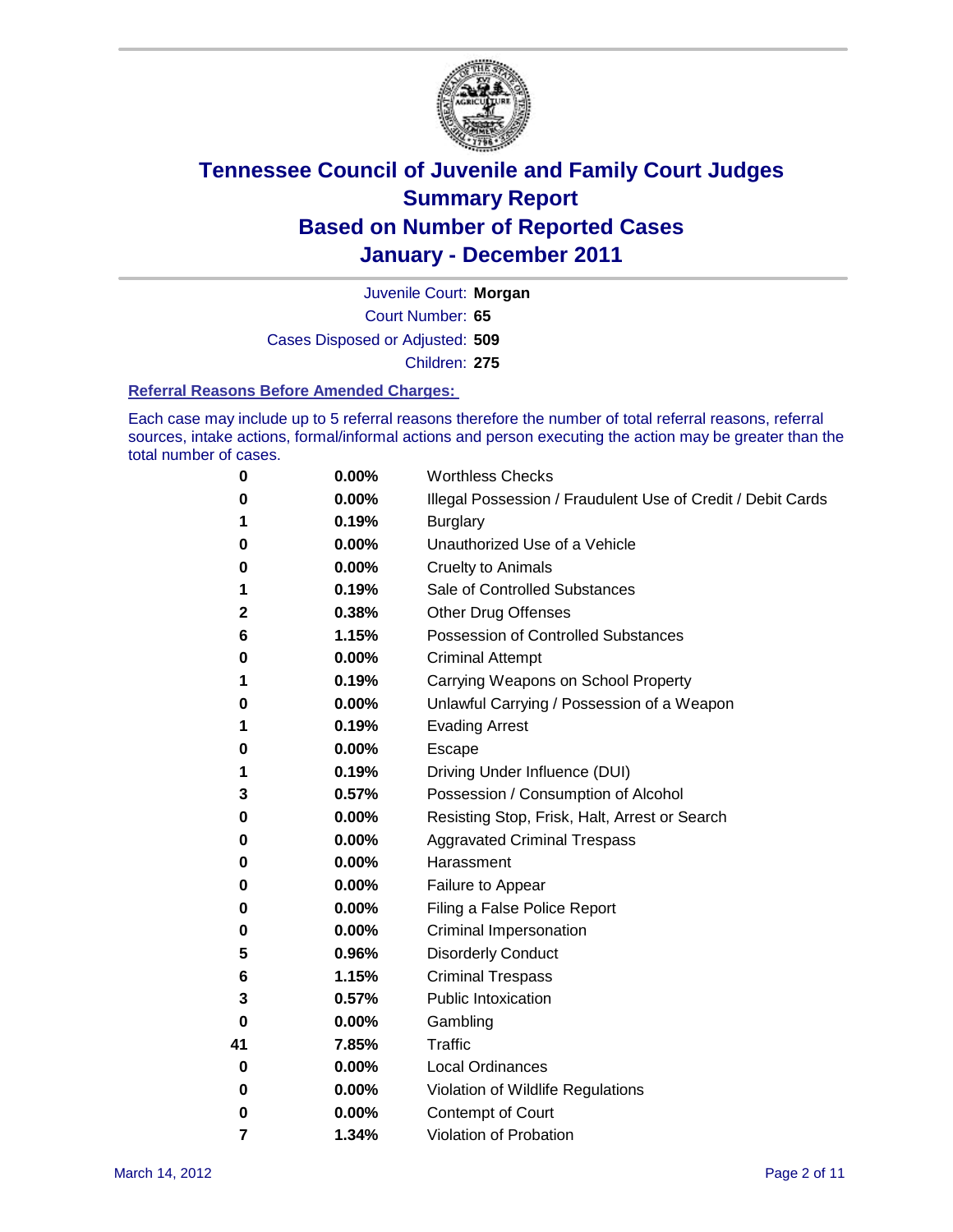

Court Number: **65** Juvenile Court: **Morgan** Cases Disposed or Adjusted: **509** Children: **275**

#### **Referral Reasons Before Amended Charges:**

Each case may include up to 5 referral reasons therefore the number of total referral reasons, referral sources, intake actions, formal/informal actions and person executing the action may be greater than the total number of cases.

| 522          | 100.00%  | <b>Total Referrals</b>                 |
|--------------|----------|----------------------------------------|
| 2            | 0.38%    | Other                                  |
| 0            | 0.00%    | <b>Consent to Marry</b>                |
| 0            | 0.00%    | <b>Request for Medical Treatment</b>   |
| 0            | 0.00%    | <b>Child Support</b>                   |
| 4            | 0.77%    | Paternity / Legitimation               |
| 5            | 0.96%    | Visitation                             |
| 81           | 15.52%   | Custody                                |
| 28           | 5.36%    | <b>Foster Care Review</b>              |
| 0            | $0.00\%$ | <b>Administrative Review</b>           |
| 150          | 28.74%   | <b>Judicial Review</b>                 |
| 1            | 0.19%    | Violation of Informal Adjustment       |
| 0            | 0.00%    | <b>Violation of Pretrial Diversion</b> |
| 5            | 0.96%    | <b>Termination of Parental Rights</b>  |
| 68           | 13.03%   | Dependency / Neglect                   |
| 1            | 0.19%    | <b>Physically Abused Child</b>         |
| $\mathbf{2}$ | 0.38%    | Sexually Abused Child                  |
| 0            | 0.00%    | <b>Violation of Curfew</b>             |
| 0            | 0.00%    | Violation of a Valid Court Order       |
| 6            | 1.15%    | Possession of Tobacco Products         |
| 0            | 0.00%    | Out-of-State Runaway                   |
| 4            | 0.77%    | In-State Runaway                       |
| 49           | 9.39%    | Truancy                                |
| 14           | 2.68%    | Unruly Behavior                        |
| $\mathbf 2$  | 0.38%    | Violation of Aftercare                 |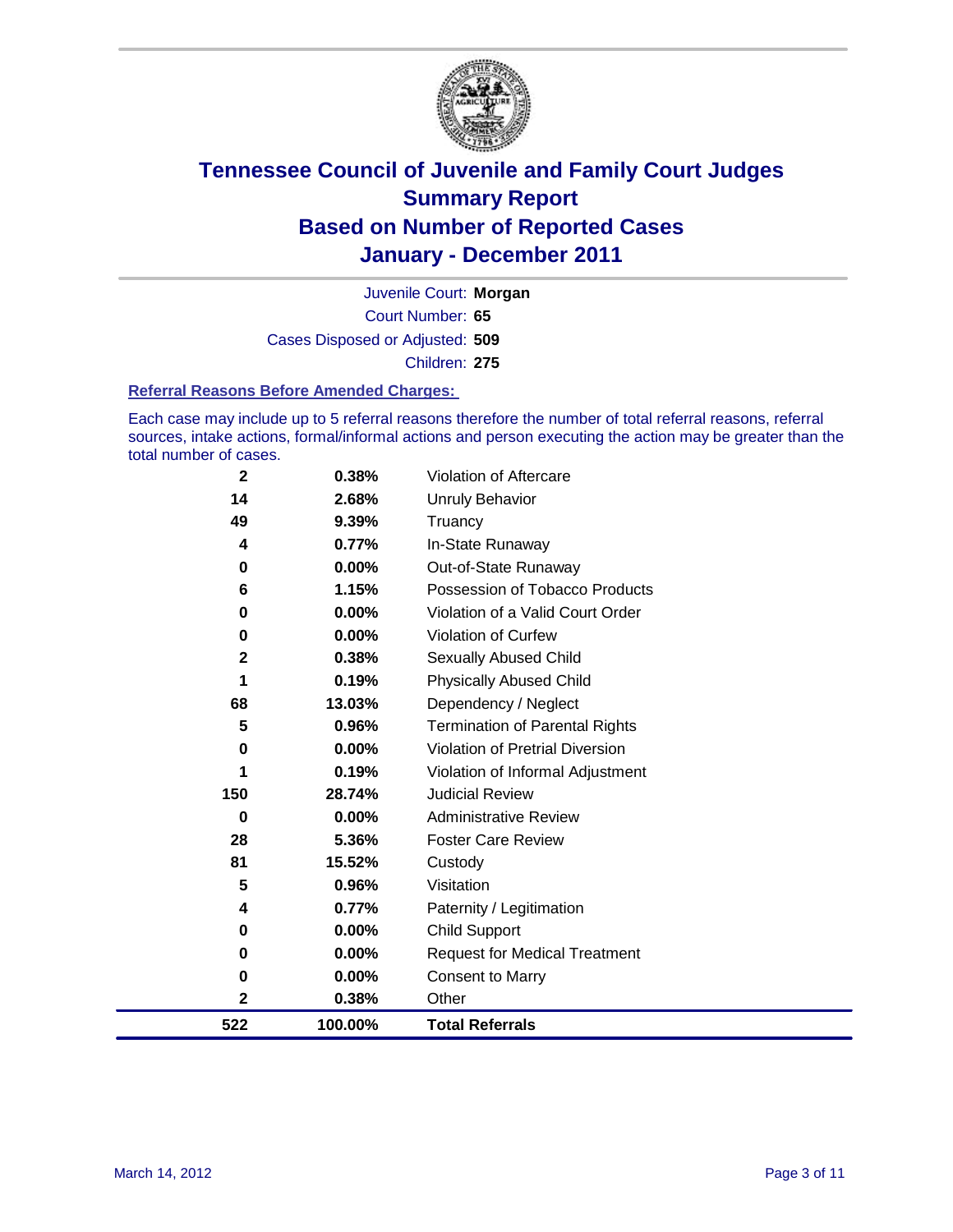

|                            | Juvenile Court: Morgan          |                                   |  |  |  |
|----------------------------|---------------------------------|-----------------------------------|--|--|--|
|                            | Court Number: 65                |                                   |  |  |  |
|                            | Cases Disposed or Adjusted: 509 |                                   |  |  |  |
|                            | Children: 275                   |                                   |  |  |  |
| <b>Referral Sources: 1</b> |                                 |                                   |  |  |  |
| 99                         | 18.97%                          | Law Enforcement                   |  |  |  |
| 21                         | 4.02%                           | Parents                           |  |  |  |
| 78                         | 14.94%                          | <b>Relatives</b>                  |  |  |  |
| 0                          | 0.00%                           | Self                              |  |  |  |
| 71                         | 13.60%                          | School                            |  |  |  |
| 0                          | $0.00\%$                        | <b>CSA</b>                        |  |  |  |
| 180                        | 34.48%                          | <b>DCS</b>                        |  |  |  |
| $\bf{0}$                   | 0.00%                           | <b>Other State Department</b>     |  |  |  |
| 0                          | 0.00%                           | <b>District Attorney's Office</b> |  |  |  |
| 63                         | 12.07%                          | <b>Court Staff</b>                |  |  |  |
| 1                          | 0.19%                           | Social Agency                     |  |  |  |
| $\overline{7}$             | 1.34%                           | <b>Other Court</b>                |  |  |  |
| $\bf{0}$                   | 0.00%                           | Victim                            |  |  |  |
| 0                          | 0.00%                           | Child & Parent                    |  |  |  |
| 0                          | $0.00\%$                        | Hospital                          |  |  |  |
| 0                          | 0.00%                           | Unknown                           |  |  |  |
| $\mathbf 2$                | 0.38%                           | Other                             |  |  |  |
| 522                        | 100.00%                         | <b>Total Referral Sources</b>     |  |  |  |

### **Age of Child at Referral: 2**

| 275 | 100.00%  | <b>Total Child Count</b> |
|-----|----------|--------------------------|
| 0   | $0.00\%$ | <b>Unknown</b>           |
| 1   | 0.36%    | Ages 19 and Over         |
| 35  | 12.73%   | Ages 17 through 18       |
| 66  | 24.00%   | Ages 15 through 16       |
| 26  | 9.45%    | Ages 13 through 14       |
| 20  | 7.27%    | Ages 11 through 12       |
| 127 | 46.18%   | Ages 10 and Under        |
|     |          |                          |

<sup>1</sup> If different than number of Referral Reasons (522), verify accuracy of your court's data.

<sup>2</sup> One child could be counted in multiple categories, verify accuracy of your court's data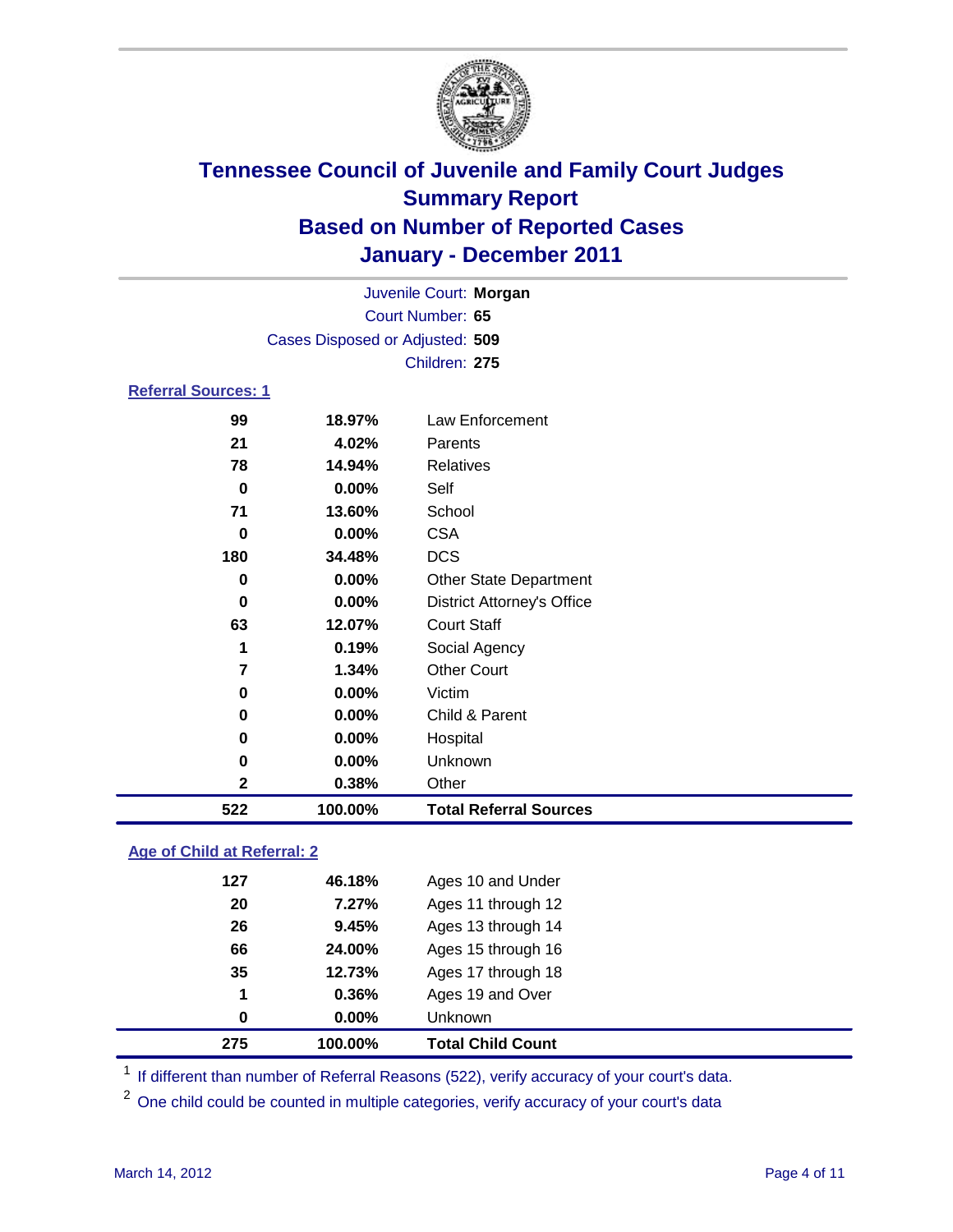

| Juvenile Court: Morgan                  |                                 |                          |  |  |  |
|-----------------------------------------|---------------------------------|--------------------------|--|--|--|
| Court Number: 65                        |                                 |                          |  |  |  |
|                                         | Cases Disposed or Adjusted: 509 |                          |  |  |  |
|                                         |                                 | Children: 275            |  |  |  |
| Sex of Child: 1                         |                                 |                          |  |  |  |
| 160                                     | 58.18%                          | Male                     |  |  |  |
| 115                                     | 41.82%                          | Female                   |  |  |  |
| $\mathbf 0$                             | 0.00%                           | Unknown                  |  |  |  |
| 275                                     | 100.00%                         | <b>Total Child Count</b> |  |  |  |
| Race of Child: 1                        |                                 |                          |  |  |  |
| 273                                     | 99.27%                          | White                    |  |  |  |
| $\mathbf 0$                             | 0.00%                           | African American         |  |  |  |
| $\mathbf 0$                             | 0.00%                           | Native American          |  |  |  |
| 0                                       | 0.00%                           | Asian                    |  |  |  |
| $\mathbf 2$                             | 0.73%                           | Mixed                    |  |  |  |
| $\mathbf 0$                             | 0.00%                           | Unknown                  |  |  |  |
| 275                                     | 100.00%                         | <b>Total Child Count</b> |  |  |  |
| <b>Hispanic Origin: 1</b>               |                                 |                          |  |  |  |
| $\mathbf{2}$                            | 0.73%                           | Yes                      |  |  |  |
| 272                                     | 98.91%                          | No                       |  |  |  |
| 1                                       | 0.36%                           | Unknown                  |  |  |  |
| 275                                     | 100.00%                         | <b>Total Child Count</b> |  |  |  |
| <b>School Enrollment of Children: 1</b> |                                 |                          |  |  |  |
| 198                                     | 72.00%                          | Yes                      |  |  |  |
| 77                                      | 28.00%                          | No                       |  |  |  |
| $\mathbf 0$                             | 0.00%                           | Unknown                  |  |  |  |
| 275                                     | 100.00%                         | <b>Total Child Count</b> |  |  |  |

One child could be counted in multiple categories, verify accuracy of your court's data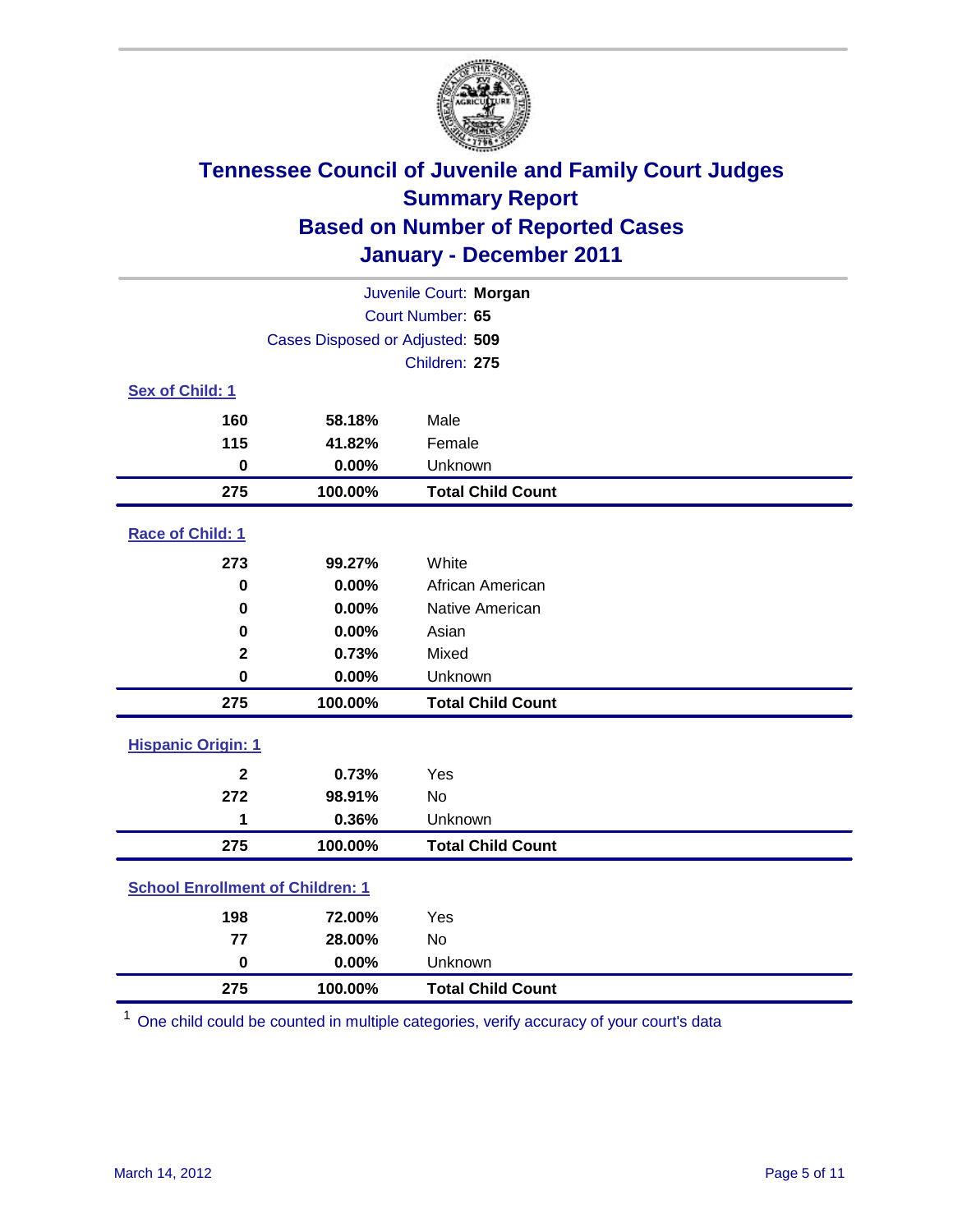

Court Number: **65** Juvenile Court: **Morgan** Cases Disposed or Adjusted: **509** Children: **275**

#### **Living Arrangement of Child at Time of Referral: 1**

| 275 | 100.00%  | <b>Total Child Count</b>     |
|-----|----------|------------------------------|
| 2   | 0.73%    | Other                        |
| 0   | 0.00%    | Unknown                      |
| 2   | 0.73%    | Independent                  |
| 0   | $0.00\%$ | In an Institution            |
| 1   | 0.36%    | In a Residential Center      |
| 5   | 1.82%    | In a Group Home              |
| 19  | 6.91%    | With Foster Family           |
| 7   | 2.55%    | With Adoptive Parents        |
| 79  | 28.73%   | <b>With Relatives</b>        |
| 21  | 7.64%    | <b>With Father</b>           |
| 55  | 20.00%   | With Mother                  |
| 3   | 1.09%    | With Mother and Stepfather   |
| 8   | 2.91%    | With Father and Stepmother   |
| 73  | 26.55%   | With Both Biological Parents |
|     |          |                              |

#### **Type of Detention: 2**

| 509 | 100.00%  | <b>Total Detention Count</b> |
|-----|----------|------------------------------|
| 0   | $0.00\%$ | Other                        |
| 506 | 99.41%   | Does Not Apply               |
| 0   | $0.00\%$ | Unknown                      |
| 0   | $0.00\%$ | <b>Psychiatric Hospital</b>  |
| 0   | 0.00%    | Jail - No Separation         |
| 0   | $0.00\%$ | Jail - Partial Separation    |
| 0   | $0.00\%$ | Jail - Complete Separation   |
| 3   | 0.59%    | Juvenile Detention Facility  |
| 0   | $0.00\%$ | Non-Secure Placement         |
|     |          |                              |

<sup>1</sup> One child could be counted in multiple categories, verify accuracy of your court's data

<sup>2</sup> If different than number of Cases (509) verify accuracy of your court's data.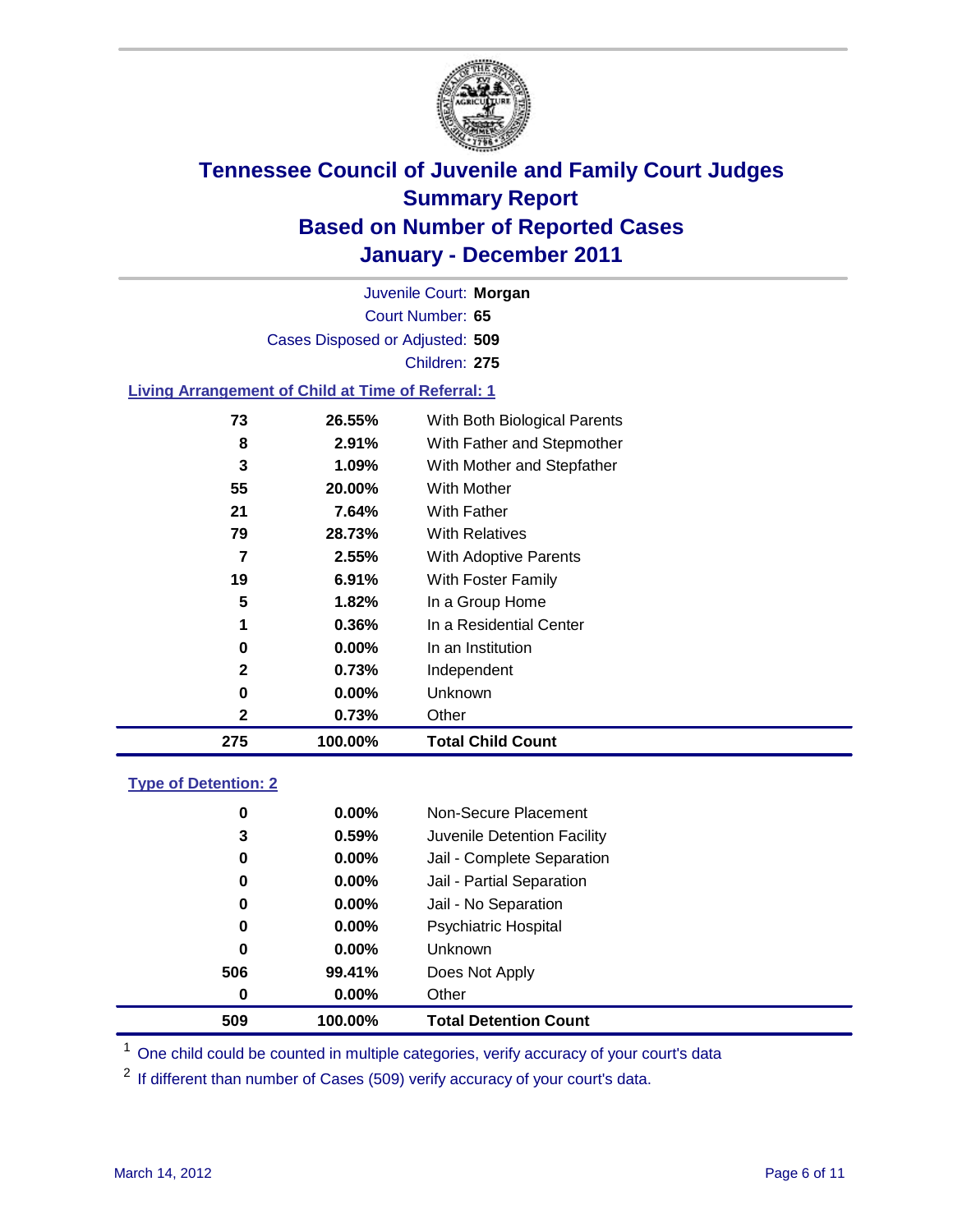

|                                                    | Juvenile Court: Morgan          |                                      |  |  |  |
|----------------------------------------------------|---------------------------------|--------------------------------------|--|--|--|
|                                                    | Court Number: 65                |                                      |  |  |  |
|                                                    | Cases Disposed or Adjusted: 509 |                                      |  |  |  |
|                                                    |                                 | Children: 275                        |  |  |  |
| <b>Placement After Secure Detention Hearing: 1</b> |                                 |                                      |  |  |  |
| $\mathbf{2}$                                       | 0.39%                           | Returned to Prior Living Arrangement |  |  |  |
| 1                                                  | 0.20%                           | Juvenile Detention Facility          |  |  |  |
| $\bf{0}$                                           | 0.00%                           | Jail                                 |  |  |  |
| $\bf{0}$                                           | 0.00%                           | Shelter / Group Home                 |  |  |  |
| 0                                                  | 0.00%                           | <b>Foster Family Home</b>            |  |  |  |
| $\bf{0}$                                           | 0.00%                           | Psychiatric Hospital                 |  |  |  |
| 0                                                  | 0.00%                           | Unknown                              |  |  |  |
| 506                                                | 99.41%                          | Does Not Apply                       |  |  |  |
| 0                                                  | 0.00%                           | Other                                |  |  |  |
| 509                                                | 100.00%                         | <b>Total Placement Count</b>         |  |  |  |
|                                                    |                                 |                                      |  |  |  |
| <b>Intake Actions: 2</b>                           |                                 |                                      |  |  |  |
| 265                                                | 50.77%                          | <b>Petition Filed</b>                |  |  |  |
| 10                                                 | 1.92%                           | <b>Motion Filed</b>                  |  |  |  |
| 46                                                 | 8.81%                           | <b>Citation Processed</b>            |  |  |  |
| 1                                                  | 0.19%                           | Notification of Paternity Processed  |  |  |  |
| 170                                                | 32.57%                          | Scheduling of Judicial Review        |  |  |  |
| $\bf{0}$                                           | 0.00%                           | Scheduling of Administrative Review  |  |  |  |
| 29                                                 | 5.56%                           | Scheduling of Foster Care Review     |  |  |  |
| $\bf{0}$                                           | 0.00%                           | Unknown                              |  |  |  |
| 0                                                  | 0.00%                           | Does Not Apply                       |  |  |  |
| 1                                                  | 0.19%                           | Other                                |  |  |  |
| 522                                                | 100.00%                         | <b>Total Intake Count</b>            |  |  |  |

<sup>1</sup> If different than number of Cases (509) verify accuracy of your court's data.

<sup>2</sup> If different than number of Referral Reasons (522), verify accuracy of your court's data.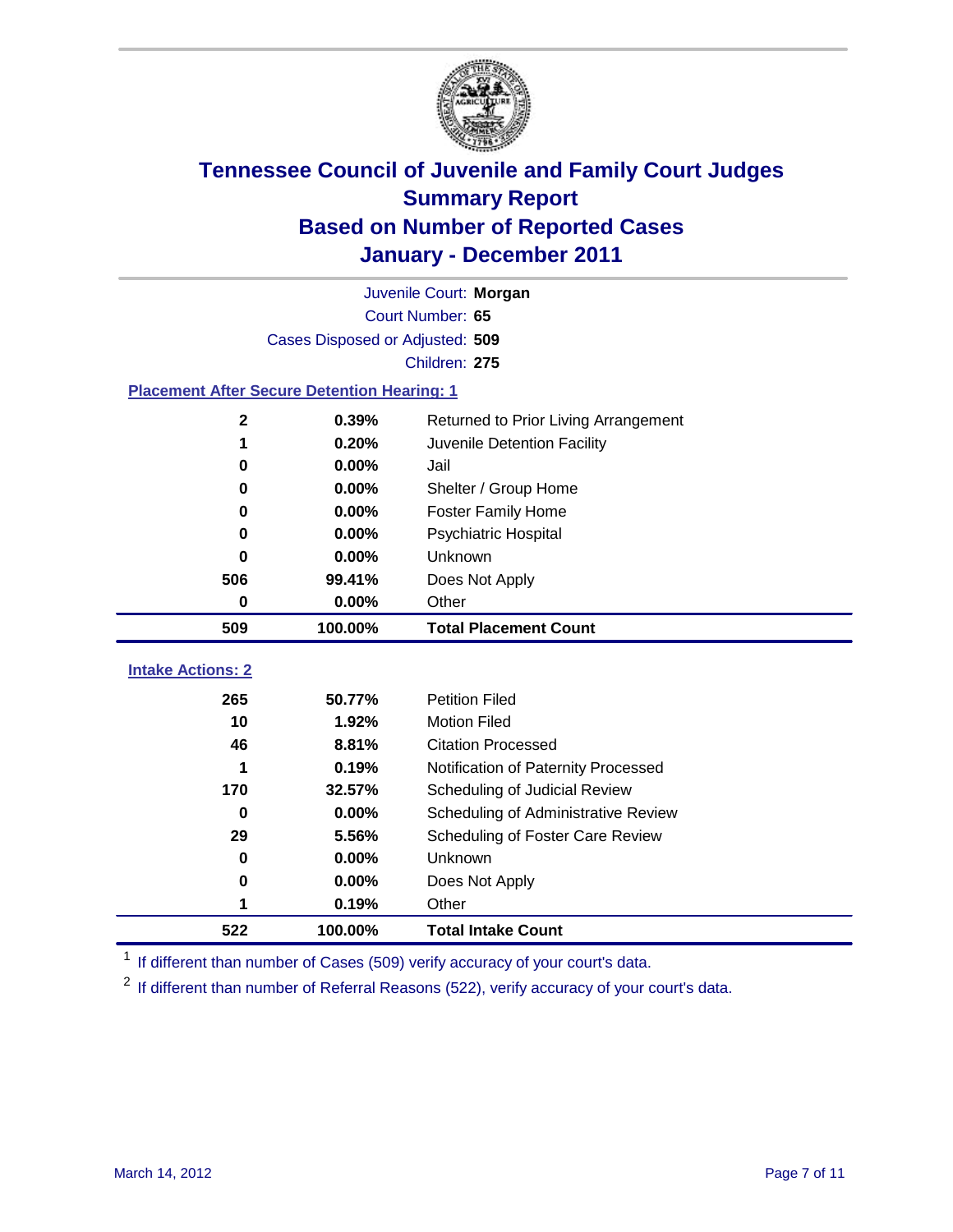

Court Number: **65** Juvenile Court: **Morgan** Cases Disposed or Adjusted: **509** Children: **275**

### **Last Grade Completed by Child: 1**

| 0<br>$\bf{0}$ | 0.00%<br>0.00% | Unknown<br>Other                  |
|---------------|----------------|-----------------------------------|
|               |                |                                   |
|               |                |                                   |
| 90            | 32.73%         | Never Attended School             |
| 1             | 0.36%          | Graduated                         |
| $\mathbf{2}$  | 0.73%          | <b>GED</b>                        |
| 0             | 0.00%          | Non-Graded Special Ed             |
| $\bf{0}$      | 0.00%          | 12th Grade                        |
| 25            | 9.09%          | 11th Grade                        |
| 34            | 12.36%         | 10th Grade                        |
| 29            | 10.55%         | 9th Grade                         |
| 22            | 8.00%          | 8th Grade                         |
| 7             | 2.55%          | 7th Grade                         |
| 14            | 5.09%          | 6th Grade                         |
| 8             | 2.91%          | 5th Grade                         |
| 9             | 3.27%          | 4th Grade                         |
| 13            | 4.73%          | 3rd Grade                         |
| 8             | 2.91%          | 2nd Grade                         |
| 13            | 4.73%          | 1st Grade                         |
| 0             | 0.00%          | Kindergarten                      |
| 0             | 0.00%          | Too Young for School<br>Preschool |

### **Enrolled in Special Education: 1**

| 275          | 100.00%  | <b>Total Child Count</b> |
|--------------|----------|--------------------------|
| 0            | $0.00\%$ | <b>Unknown</b>           |
| 273          | 99.27%   | No.                      |
| $\mathbf{2}$ | 0.73%    | Yes                      |
|              |          |                          |

One child could be counted in multiple categories, verify accuracy of your court's data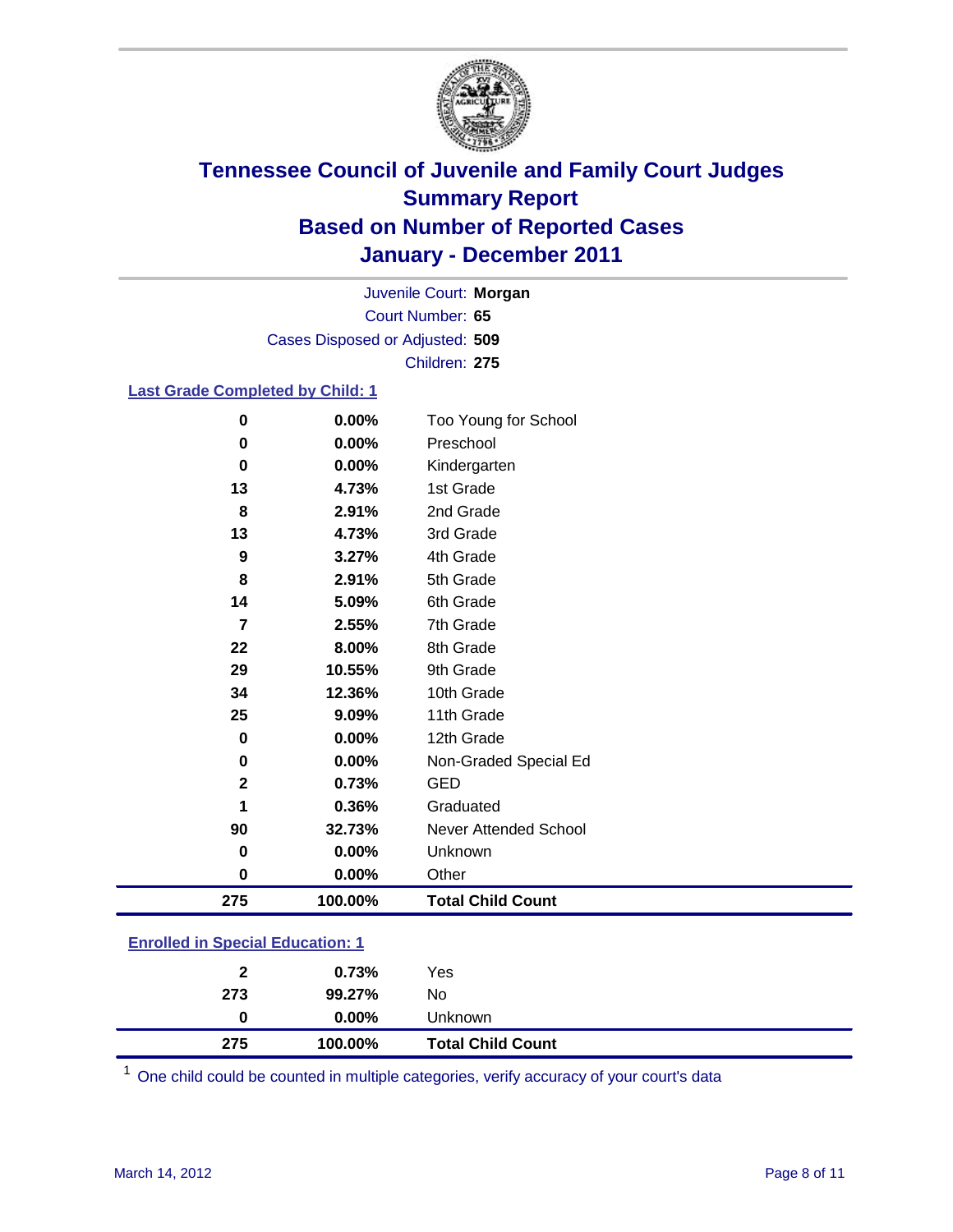

|     | Juvenile Court: Morgan          |                           |  |  |  |
|-----|---------------------------------|---------------------------|--|--|--|
|     | Court Number: 65                |                           |  |  |  |
|     | Cases Disposed or Adjusted: 509 |                           |  |  |  |
|     | Children: 275                   |                           |  |  |  |
|     | <b>Action Executed By: 1</b>    |                           |  |  |  |
| 499 | 95.59%                          | Judge                     |  |  |  |
| 0   | $0.00\%$                        | Magistrate                |  |  |  |
| 23  | 4.41%                           | <b>YSO</b>                |  |  |  |
| 0   | $0.00\%$                        | Other                     |  |  |  |
| 0   | 0.00%                           | Unknown                   |  |  |  |
| 522 | 100.00%                         | <b>Total Action Count</b> |  |  |  |

### **Formal / Informal Actions: 1**

| 33       | 6.32%    | Dismissed                                        |
|----------|----------|--------------------------------------------------|
| 0        | $0.00\%$ | Retired / Nolle Prosequi                         |
| 3        | 0.57%    | <b>Complaint Substantiated Delinquent</b>        |
| 0        | $0.00\%$ | <b>Complaint Substantiated Status Offender</b>   |
| 4        | 0.77%    | <b>Complaint Substantiated Dependent/Neglect</b> |
| 0        | $0.00\%$ | <b>Complaint Substantiated Abused</b>            |
| $\bf{0}$ | 0.00%    | <b>Complaint Substantiated Mentally III</b>      |
| 24       | 4.60%    | Informal Adjustment                              |
| 0        | $0.00\%$ | <b>Pretrial Diversion</b>                        |
| 0        | $0.00\%$ | <b>Transfer to Adult Court Hearing</b>           |
| 0        | $0.00\%$ | Charges Cleared by Transfer to Adult Court       |
| 176      | 33.72%   | <b>Special Proceeding</b>                        |
| 51       | 9.77%    | <b>Review Concluded</b>                          |
| 231      | 44.25%   | Case Held Open                                   |
| 0        | $0.00\%$ | Other                                            |
| 0        | $0.00\%$ | <b>Unknown</b>                                   |
| 522      | 100.00%  | <b>Total Action Count</b>                        |

<sup>1</sup> If different than number of Referral Reasons (522), verify accuracy of your court's data.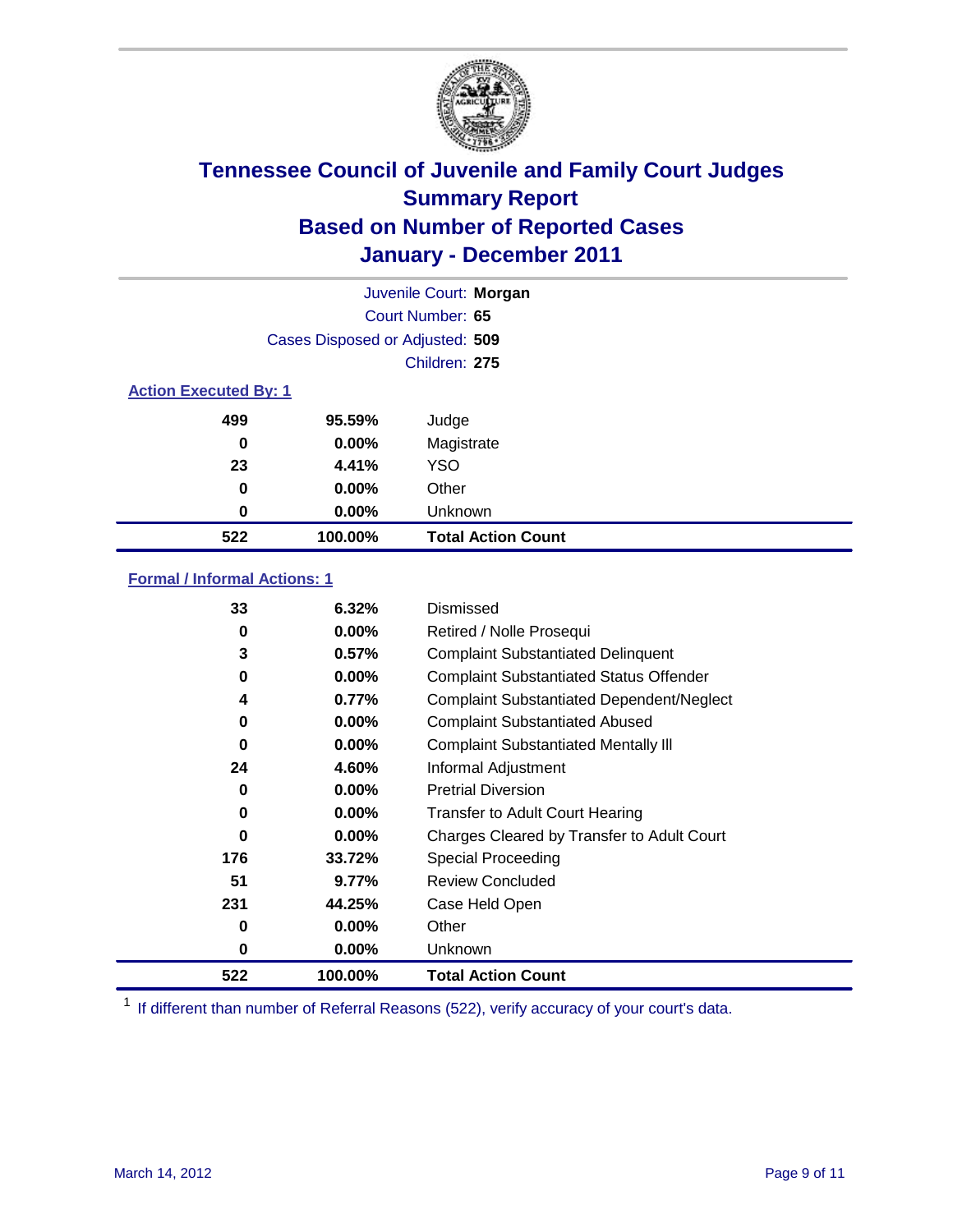

|                       |                                 | Juvenile Court: Morgan                                |
|-----------------------|---------------------------------|-------------------------------------------------------|
|                       |                                 | Court Number: 65                                      |
|                       | Cases Disposed or Adjusted: 509 |                                                       |
|                       |                                 | Children: 275                                         |
| <b>Case Outcomes:</b> |                                 | There can be multiple outcomes for one child or case. |
| 60                    | 7.91%                           | <b>Case Dismissed</b>                                 |
| $\mathbf 2$           | 0.26%                           | Case Retired or Nolle Prosequi                        |
| 44                    | 5.80%                           | Warned / Counseled                                    |
| 254                   | 33.47%                          | <b>Held Open For Review</b>                           |
| 20                    | 2.64%                           | Supervision / Probation to Juvenile Court             |
| 1                     | 0.13%                           | <b>Probation to Parents</b>                           |
| 7                     | 0.92%                           | Referral to Another Entity for Supervision / Service  |
| 9                     | 1.19%                           | Referred for Mental Health Counseling                 |
| 14                    | 1.84%                           | Referred for Alcohol and Drug Counseling              |
| 0                     | 0.00%                           | <b>Referred to Alternative School</b>                 |
| 0                     | 0.00%                           | Referred to Private Child Agency                      |
| 33                    | 4.35%                           | Referred to Defensive Driving School                  |
| 0                     | 0.00%                           | Referred to Alcohol Safety School                     |
| 4                     | 0.53%                           | Referred to Juvenile Court Education-Based Program    |
| 2                     | 0.26%                           | Driver's License Held Informally                      |
| 0                     | 0.00%                           | <b>Voluntary Placement with DMHMR</b>                 |
| 0                     | 0.00%                           | <b>Private Mental Health Placement</b>                |
| 0                     | 0.00%                           | <b>Private MR Placement</b>                           |
| 0                     | 0.00%                           | Placement with City/County Agency/Facility            |
| 9                     | 1.19%                           | Placement with Relative / Other Individual            |
| 11                    | 1.45%                           | Fine                                                  |
| 25                    | 3.29%                           | <b>Public Service</b>                                 |
| 2                     | 0.26%                           | Restitution                                           |
| 0                     | 0.00%                           | <b>Runaway Returned</b>                               |
| 4                     | 0.53%                           | No Contact Order                                      |
| 0                     | 0.00%                           | Injunction Other than No Contact Order                |
| 0                     | 0.00%                           | <b>House Arrest</b>                                   |
| 1                     | 0.13%                           | <b>Court Defined Curfew</b>                           |
| 6                     | 0.79%                           | Dismissed from Informal Adjustment                    |
| 0                     | 0.00%                           | <b>Dismissed from Pretrial Diversion</b>              |
| 1                     | 0.13%                           | Released from Probation                               |
| 0                     | 0.00%                           | <b>Transferred to Adult Court</b>                     |
| 0                     | $0.00\%$                        | <b>DMHMR Involuntary Commitment</b>                   |